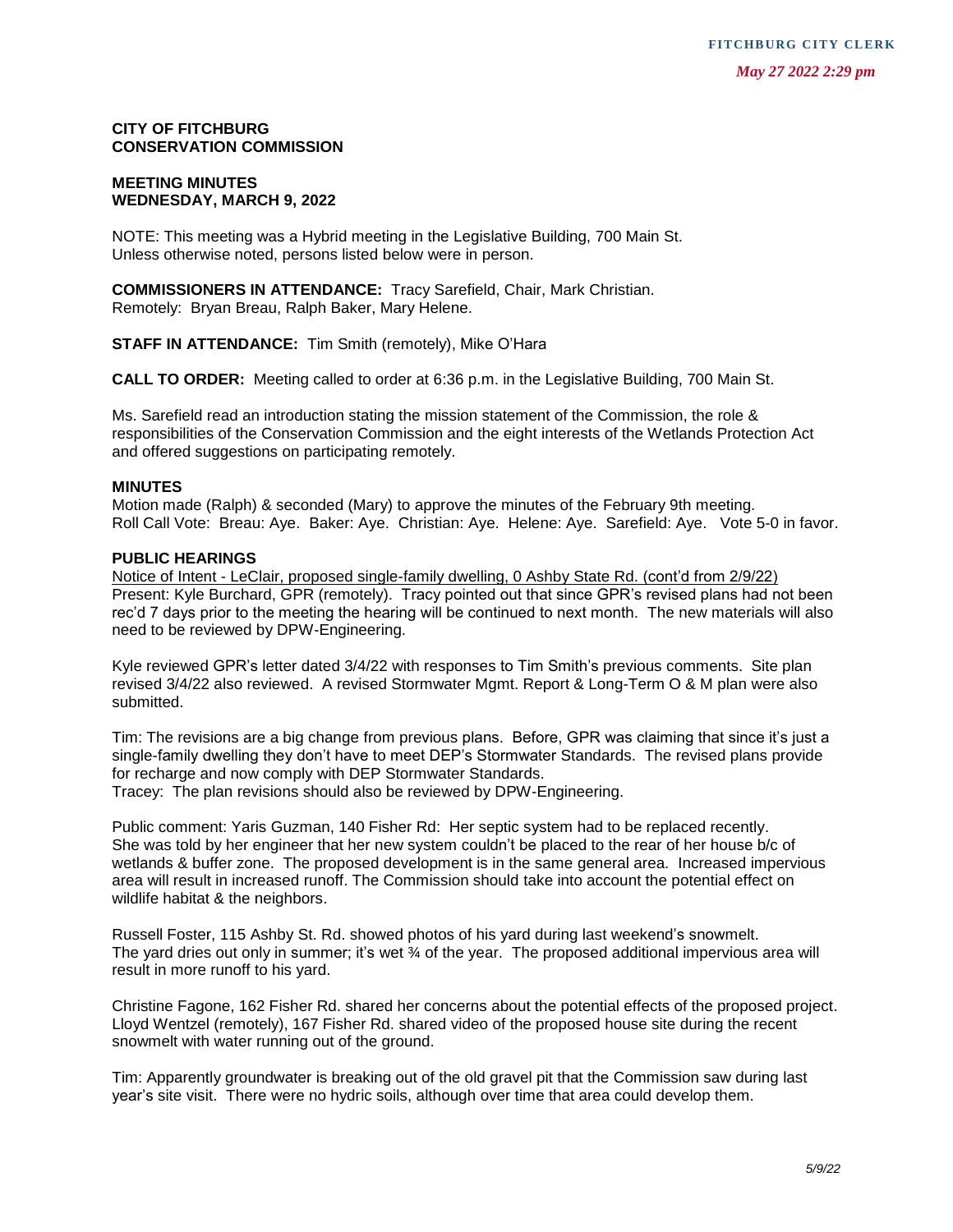Ralph: Hydrology is one of the three criteria for wetlands under the WPA along with soils and vegetation, so the area may well be considered a wetland.

Motion made (Ralph) & seconded (Mary) to continue the hearing to the April meeting. Roll Call Vote: Breau: Aye. Baker: Aye. Christian: Aye. Helene: Aye. Sarefield: Aye. Vote 5-0 in favor.

## Mad River Solar/Forest Cutting, Ashburnham St.

Present (remotely): Atty. John Barrett, Steve Holden, ERM, Tom deNeufville, Mad River Solar. This was a new hearing to request that the Commission amend the existing OOC to allow remediation of the buffers affected by last fall's forest cutting. New notice to Abutters had been provided. Copies of green cards returned from abutters concerning the hearing notice have been submitted to the Commission.

Tim reviewed his 3/6/22 Project Review of ERM's proposed Wetland and Upland Buffer Restoration Plan point-by-point. Tim suggested providing a more detailed work schedule and that a qualified wetland scientist should have project oversight and report on progress. Re-seeded areas should be watered periodically, if needed. At least 80% of the seeding and plantings should be healthy and established within two growing seasons. A SWPPP should be filed & during construction the Commission should be copied on SWPPP inspection reports. The buffer to residential abutters shown on the approved plan is not a protected Resource Area and is not within the jurisdiction of the Conservation Commission. However, the Planning Board could enforce this since it is a condition of their Site Plan Approval. Tim recommends that the proposed stormwater management basins be roughed in and plantings & re-seeding done prior to the start of any work on the solar array. He also recommends that the Commission have an on-site meeting with the applicant and abutters before deciding on issuing an Amended OOC.

## Public comment:

Joyce Jacobs, 778 Ashburnham St: The 125 ft. buffer to abutters' properties should be restored. Since this project has already violated their conditions of approval, what assurances do neighbors have that the remediation will happen? There should be a performance bond to insure that the work is done properly, and Mad River should designate a contact person that abutters can call if they see a problem. . The stormwater mitigation measures should have been constructed first.

Karen Caponi, 696 Ashburnham St. thanked the deNeufvilles for responding to the problem. Katherine Hass, 680 Ashburnham St. stated her concerns about drainage from the project.

Commission agreed to have a site visit Saturday, March  $26<sup>th</sup>@ 9:00$  a.m. Vehicles can park at the Advance Truck Accessories garage @ 691 Ashburnham St. Motion made (Bryan) & seconded (Mary) to continue the hearing to the April meeting.

Roll Call Vote: Breau: Aye. Baker: Aye. Christian: Aye. Helene: Aye. Sarefield: Aye. Vote 5-0 in favor.

# Upper Snow Mill Pond Dam - maintenance

Present: Bob Francis, Whitman River Dam*,* Inc. This dam is located at the end of a trail off the southerly end of Old Princeton Rd. The dam is visible from Rt. 2. Bob owns three dams classified as High Hazard and one dam classified as Significant Hazard in Westminster & Ashburnham. He is required to do regular maintenance at all his dams per DCR's Office of Dam Safety. He has been hired by the owner of the Upper Saw Mill Pond Dam (North Central Realty Corp.) to remove brush & trees from the dam. Executive Summary of "Upper Sawmill Pond Dam Phase I Inspection/Evaluation Report" prepared by Lenard Engineering reviewed. Photos of dam & riverbank upstream & downstream reviewed. Office of Dam Safety policy is to remove trees in the spillway and at least 20 feet downstream of the embankment in order to prevent roots from growing into the dam & causing structural damage. Bob has M & M Tree Service scheduled to remove the trees this Friday.

Motion made (Ralph) & seconded (Mark) to approve the tree cutting as proposed by Bob in accordance with Office for Dam Safety policy.

Roll Call Vote: Breau: Aye. Baker: Aye. Christian: Aye. Helene: Aye. Sarefield: Aye. Vote 5-0 in favor.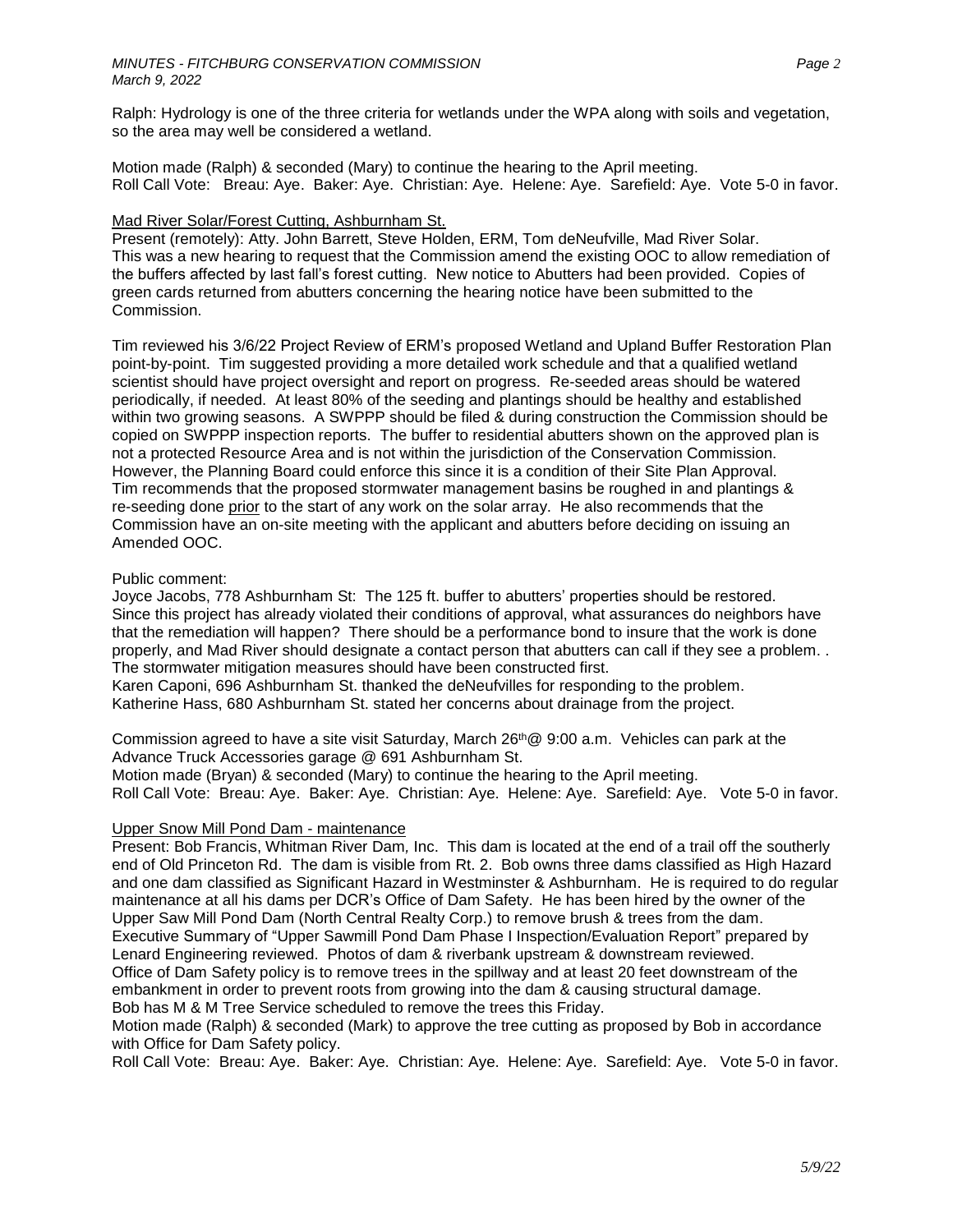### DPW - Update on 135 Intervale Rd. site

Nick Erickson, DPW (remotely) gave an update. At some point recently, during the demolition work on the Amazon site on Intervale St. a sewer manhole was crushed and debris got into the City's wastewater system, causing a back-up last Sunday at several houses on Ray & Shelley Ave. and a business on Summer St. DPW-Wastewater crews tracked the problem to the Amazon site. Raw sewage also surcharged onto the ground at the Amazon site. For about a 12-hour period last Sunday into Monday untreated wastewater was being discharged to the Nashua R. at a rate of approx. 50 gpm. That flow has been stopped.

DPW's on-call contractor Blue Diamond continues to jet the debris out of the sewer lines. CCTV inspection of the lines is continuing.

### Tim: Had the site contractor called Dig Safe to mark the wastewater lines?

Nick: Yes, all the utility lines on the site had been marked prior to starting on the demo, but during the process of demotion these markings are often obliterated, washed away or covered up. He has told the site contractors to clearly re-mark the utilities and have heavy equipment stay off the sewer lines. Amazon's contractors have been responsive infixing the damaged lines. Amazon or their insurer will be covering the City's cost for the remediation work, inspections & repairs and the costs to the private property owners.

In order to provide documentation that the Conservation Commission is aware of the issue & approves of the work, Motion made & seconded to issue an Emergency Certification authorizing any necessary repair work on the 135 Intervale Rd. site that is in the Commission's jurisdiction. Roll Call Vote: Breau: Aye. Baker: Aye. Christian: Aye. Helene: Aye. Sarefield: Aye. Vote 5-0 in favor.

#### Extension Permit - #155-684, Mill #7, 555 Westminster St. - remediation

Present: Marty Lebo, WSP. Marty introduced Mike Brown who will be taking over as LSP on the project. This OOC covered remediation work behind Mill #7, including removal of PCB-contaminated soils and replacement of clean organic soils & wetland restoration.

Marty had shared a Year 1 Restoration Documentation prepared by CEA and a 2 pg. summary w/ highlights of the remediation at the former Mill #7:

- The riverbank, upland and wetland areas were graded to mimic conditions at the site prior to the cleanup project.
- Riverbank, upland and wetland areas were seeded and/or replanted with native species.
- Erosion control systems were implemented within the restoration areas in October 2020.
- Based on the restoration field review performed in November 2021, the restoration of the site is on track with the three restoration goals already met.
- Some minor issues were identified during the November inspection regarding beaver herbivory *(eating)* of planted woody species and invasive species, which are recommended to be addressed in Year 2.

Photographs of the restored wetland areas were reviewed by the Commission.

Marty has requested a 7-month extension for the Order of Conditions in order to complete the project. Ralph stated that this was one of the best wetland restoration projects he has seen in his professional experience.

Motion made (Bryan) & seconded (Mary) to issue an Extension Permit to January 28, 2023. Roll Call Vote: Breau: Aye. Baker: Aye. Christian: Aye. Helene: Aye. Sarefield: Aye. Vote 5-0 in favor.